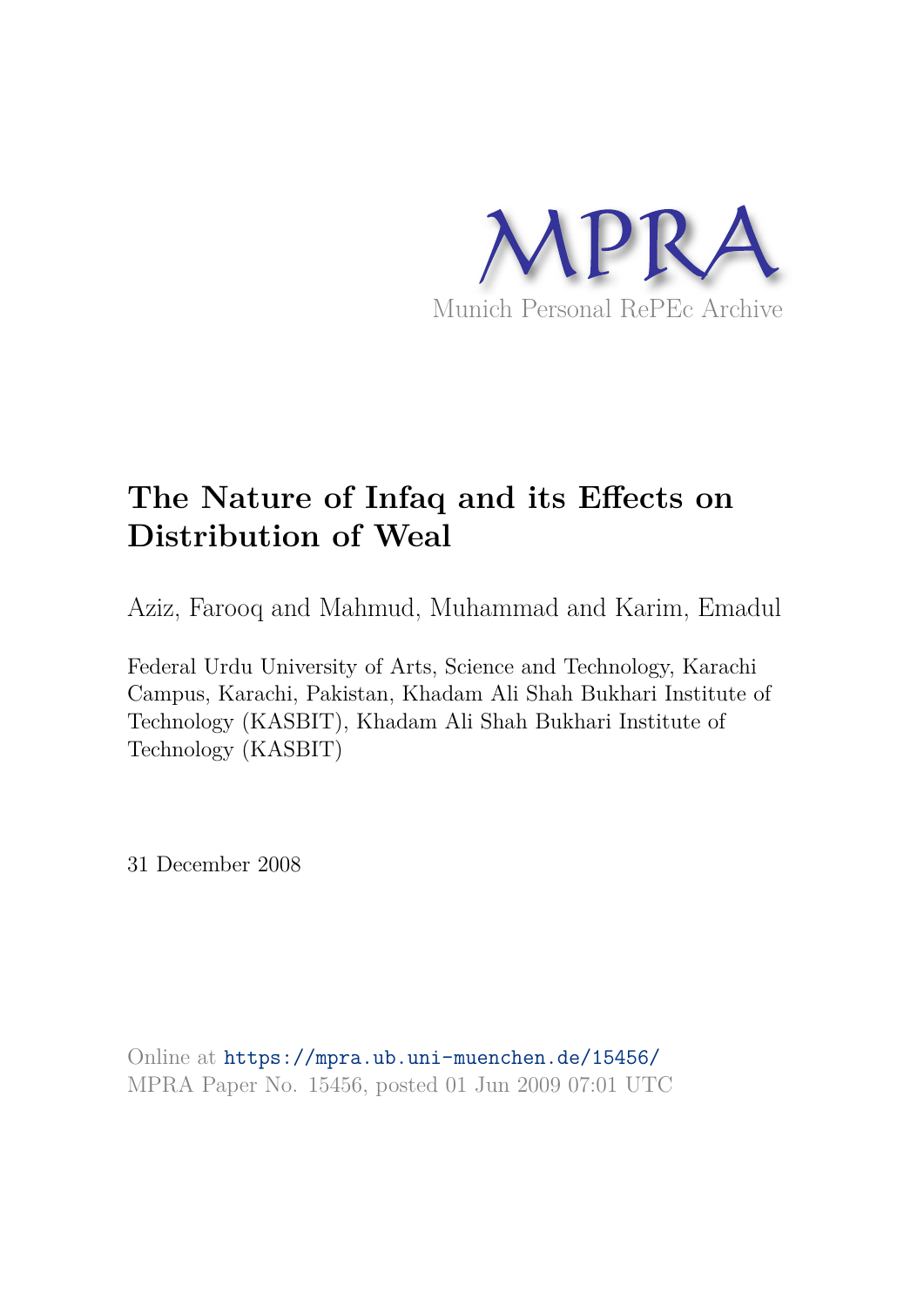# **The Nature of** *Infaq* **and its Effects on Distribution of Wealth**

Farooq Aziz<sup>\*</sup> Muhammad Mahmud<sup>\*\*</sup> and Emad ul Karim<sup>\*\*\*</sup>

# **ABSTRACT**

*Infaq* is one of the basic terms of *Quran*, which is used in *Quran*, at almost sixty places. It is basically pious spending in the way of *Allah.* It has a significant importance in Islamic economic principles, with reference to redistribution of wealth and elimination of poverty. At different places *Quran* has described its different aspects, e.g. its need, conditions, ways and monetary and non monetary results. It is used by holy prophet, Peace be upon him (P.B.U.H) at different occasions to fulfill the needs of individuals and society as well. In order to ensure the better distribution of wealth which is the need of time, it is necessary to follow the orders of *Infaq* as given in *Quran*, and also the guidelines provided by holy prophet P.B.U.H., therefore, the basic objective of this paper is to analyze the role of these spending particularly *infaq* as a tool of equitable income distribution in an Islamic society.

JEL. Classification: D30; D33; H12

**Key words:** *Infaq Quran*, *Allah*

### **1. INTRODUCTION**

The tools for equitable distribution of wealth in Islamic economic system can be divided into two categories i.e. obligatory institutions and non- obligatory institutions, contents of former are *Al Zakat, Khums, Usher Kharaj* and *Jizyah* etc., whereas the latter consists of *Waqf, Wasiyyah, Sadaqas, Qarad Hasan* and *Infaq*, etc., *Infaq Qarad Hasan* and *Sadaqas* are synonymous terms these are basically voluntary spending to get the consent of *Allah*. *Quran* and *Hadith* both have given emphasis on it.

\*\* Dr. Muhammad Mahmud Dean, Faculty of Management of Sciences, Khadim Ali Shah Bukhari Institute of Technology

\*\*\* Mr. Emad ul Karim, Manager Marketing & Promotions, Khadim Ali Shah Bukhari Institute of Technology

**Acknowledgements**: Authors would like to thank the editors and anonymous referees for their comments and insight in improving the draft copy of this article. Authors furthur would like to declare that this manuscript is Original and has not previously been published, and that it is not currently on offer to another publisher; and also transfer copy rights to the publisher of this journal.

**Recieved: 1**0-10-2008; **Revised** : 05-12-2008; **Accepted:** 26-12-2008; **Published**: 31-12-2008

*The Nature of Infaq and its Effects..* 44 *By F. Aziz, M. Mahmud and E. Karim*

The material presented by the authors does not necessarily represent the viewpoint of editors and the management of the Khadim Ali Shah Bukhari Institute of Technology (KASBIT) as well as the author's institute

<sup>\*</sup> Dr. Assistant Professor, In-charge, Department of Business Administration, Federal Urdu University, Gulshan-e-Iqbal Campus, Karachi, Cell: 0345-2972711, E-mail: drfaziz@yahoo.com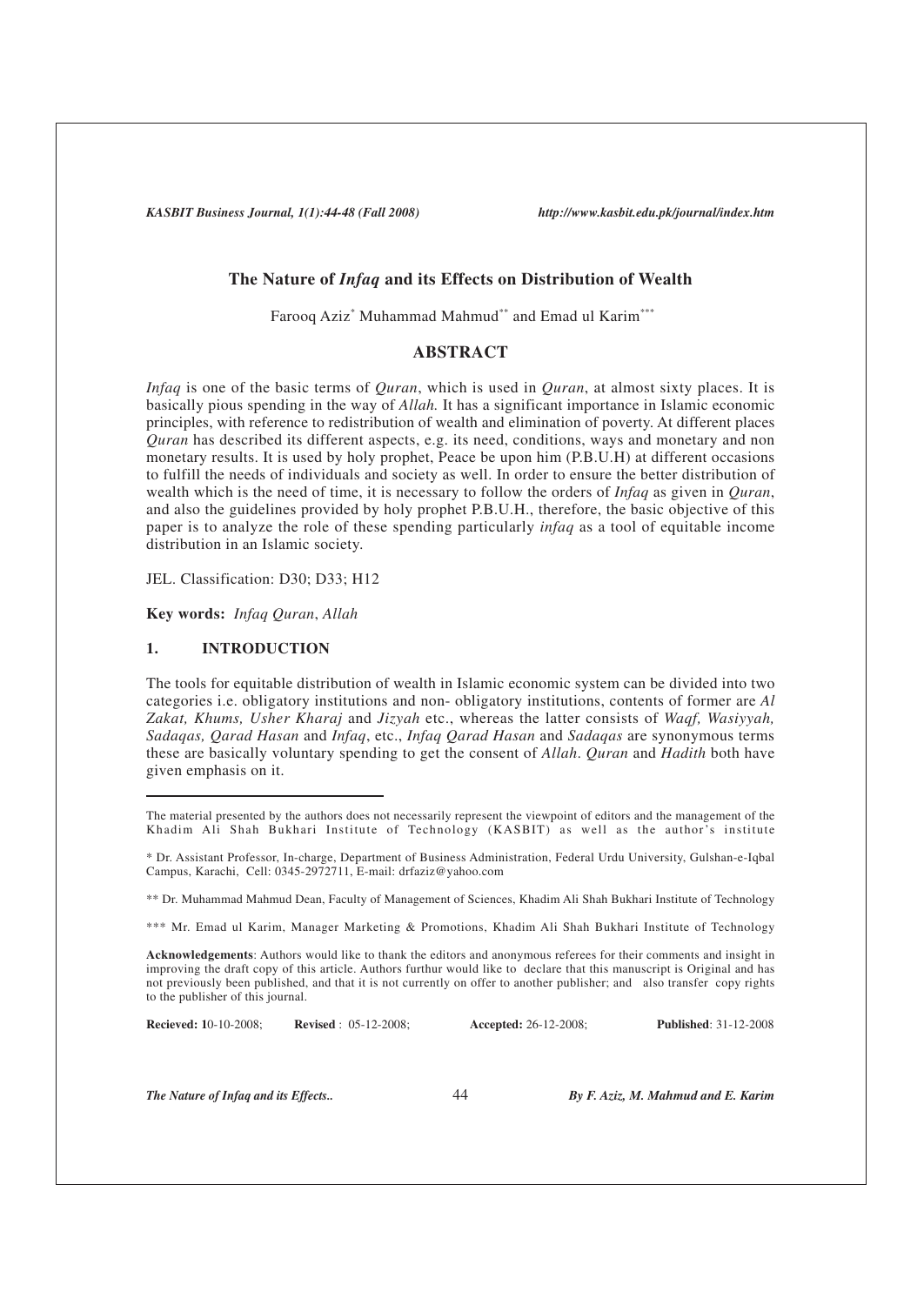The basic objective of his paper is to analyze the role of these spending particularly *infaq* as a tool of equitable income distribution in an Islamic society. For this purpose remaining structure of this paper is divided into following sections: second section is about: Nature of *Infaq.* Third section is about: Conditions of *Infaq* imposed by *Quran.* Fourth section gives the*:* Benefits of *Infaq* according to *Quran* Fifth section gives details of: Effects of *Infaq* on pattern of income distribution and finally the sixth section concludes the paper.

# **2.1. NATURE OF** *INFAQ*

The root words of the word *Infaq* are having the meaning of that particular tunnel, whose, both ends are open. On this base, its meaning from economic point of view is to spend the wealth, or to open it, or finish it (Pervez 1987) and each type of pious spending is included in it (Siddiqui 1996).

The basic demand of Quran to the human being is that: spend each and every thing beyond your requirements, as *Quran* said:

These people ask you, how much, we will be spending in the way of *Allah*? Said every thing beyond your requirements (2:219)

Simple conclusion is that, each and every asset, beyond the requirement of human being is the asset or *mal* of *Allah*, must be spent in His way.

At another place (6:42) *Allah* has counted it as the right of needy people. It means that, if a person spends in the way of *Allah*, then he/she is not doing any favor or kindness on others. But according to *Quran* he/she is just paying the right of needy people it is so important function that, at different places in *Quran* it is recognized as one of the important characteristics of Muslims / *Mominees*, for example, verses:(17:26; 30:38; 51:19 and 2:177) etc.

According to *Quran* this process cannot be stopped even in poverty. This order is quite same both in conditions of poverty and richness. According to their ability they have to do the same (3:14).

Definitely it is not an easy task that is the reason that, *Quran* has recognized it as climbing on mountain. With that it is cleared that, the persons who will successful in this trial, these are the people, who will get all advantages and optimum best life in this world and hereafter (90:10-18)

Importance of this work can be well understand when we see that, *Allah* has considered it as debt to himself, not only at one particular place but, at least at five places in *Quran,* these verses are: (2:245), (57:11), (57:18), (64:17) and (73:30).

# **3. CONDITIONS FOR** *INFAQ* **IMPOSED BY QURAN**

*Infaq* is subject to certain conditions given in *Quran* some of these are as follows:

- It should be for the pleasure of *Allah*. (92:20).
- It should be for the goodness and without any expectations of reward and only for consent of *Allah* (92:18-20).
- It should be before death  $(63:10)$ .

*The Nature of Infaq and its Effects..* 45 *By F. Aziz, M. Mahmud and E. Karim*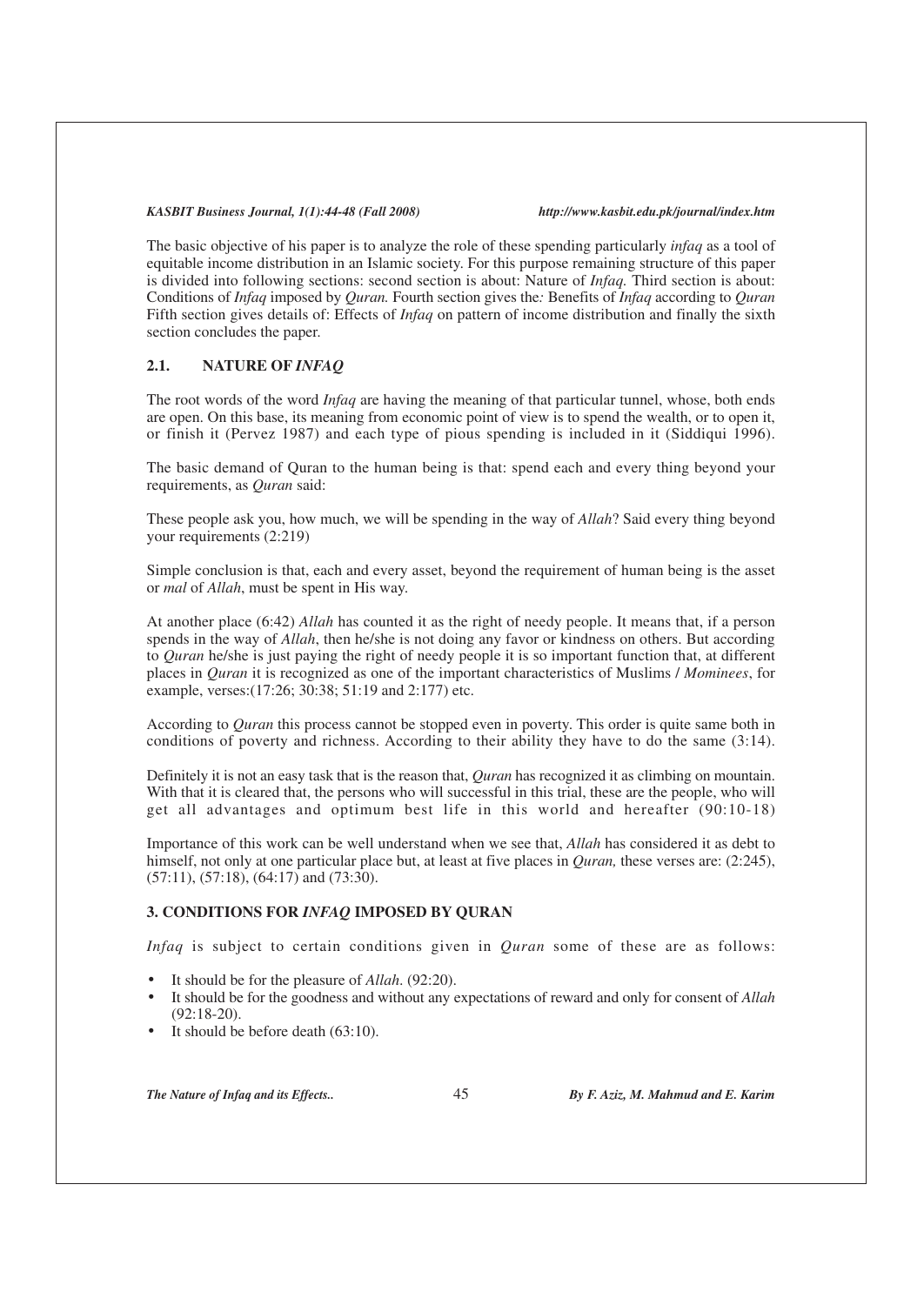- It would be out of pure  $\&$  sacred income and assets (2:267).
- It should not be for the purpose of showiness (2:264).
- Hidden *Infaq* is much better as compare to open (2: 271).
- It should be done without any desire of publicity (4:37-38).

# **4. BENEFITS OF** *INFAQ* **AS GIVEN IN** *QURAN*

The results of *Infaq* given in *Quran* can be divided in two parts i.e. monetary and non monetary returns. Whereas the monetary returns are concerned, these are as follows:-

- At least the same amount which has been spent will be returned. It is the minimum monetary returns guaranteed by *Quran*. (2:272).
- At some other places this return is increased to twice the amount spent in this regard. (57:11).
- At one place it is increased to many-times  $(2:45)$ .
- More than 700 times return is also possible  $(2:261)$ .

These are the net monetary returns of this holly act. But these returns are not just restricted in monetary terms. Some different types of returns are also secured by *Quran* which are as follows:-

- It is that type of trade which never be destroyed (35:29).
- The persons who are involved in it they will get honorable *rizk* ( Money & Wealth) (8:4)
- It is the basic source of consent of *Allah* and His mercy (9:99).
- These persons will get very honorable return  $(9:21)$ .
- It will protect from fear and depression  $(2:262)$ .
- Men can save himself by giving more and more wealth in the way of *Allah* (2:195)
- It is the only way to get prefect goodness (3:92).
- To remove the problems of ordinary life it is the only key (5:12).
- It is much better for human personality (*Nafs*) (64:16).
- *Allah* will provide them protection on the Day of Judgment (76:11).
- This act removes the many hindrances of daily life (92:5-7).
- These persons will get best house in Janah (13:22).
- This is like a trade which saves the Muslims from horrible punishment. etc.,  $(61:10)$ .

### **5. EFFECTS OF** *INFAQ* **ON THE PATTERN OF INCOME DISTRIBUTION**

Before to see the effects of *Infaq* on the pattern of income distribution one basic fact should be kept in mind, that, "*Quran* has envisaged equitable, and not equal share in wealth for members of the human society" (Ahmed 1955). There is not any concept of equality in all aspects of life, fore example: health, strength, beauty intelligence and skills in mankind; and naturally wealth do not have any exception in this regard. This fact is further proved by different *Quran*ic verses in which, different incentives are given for the act of *Infaq* and *Sadaqas* etc. It means existence of inequality is a natural phenomenon, but it is not a chosen fact (Moududi 1994).

Islamic strategy, to eliminate this unpleasing situation, is two sided:

 On one side, the obligatory institutions play their effective role to eliminate the gap between rich and poor. In this context prohibition for *riba* plays a very significant role, because *riba* is a major source of economic disparity. Moreover system of *Bayt-al-mal* also eradicates the element of poverty in an Islamic economic system.

*The Nature of Infaq and its Effects..* 46 *By F. Aziz, M. Mahmud and E. Karim*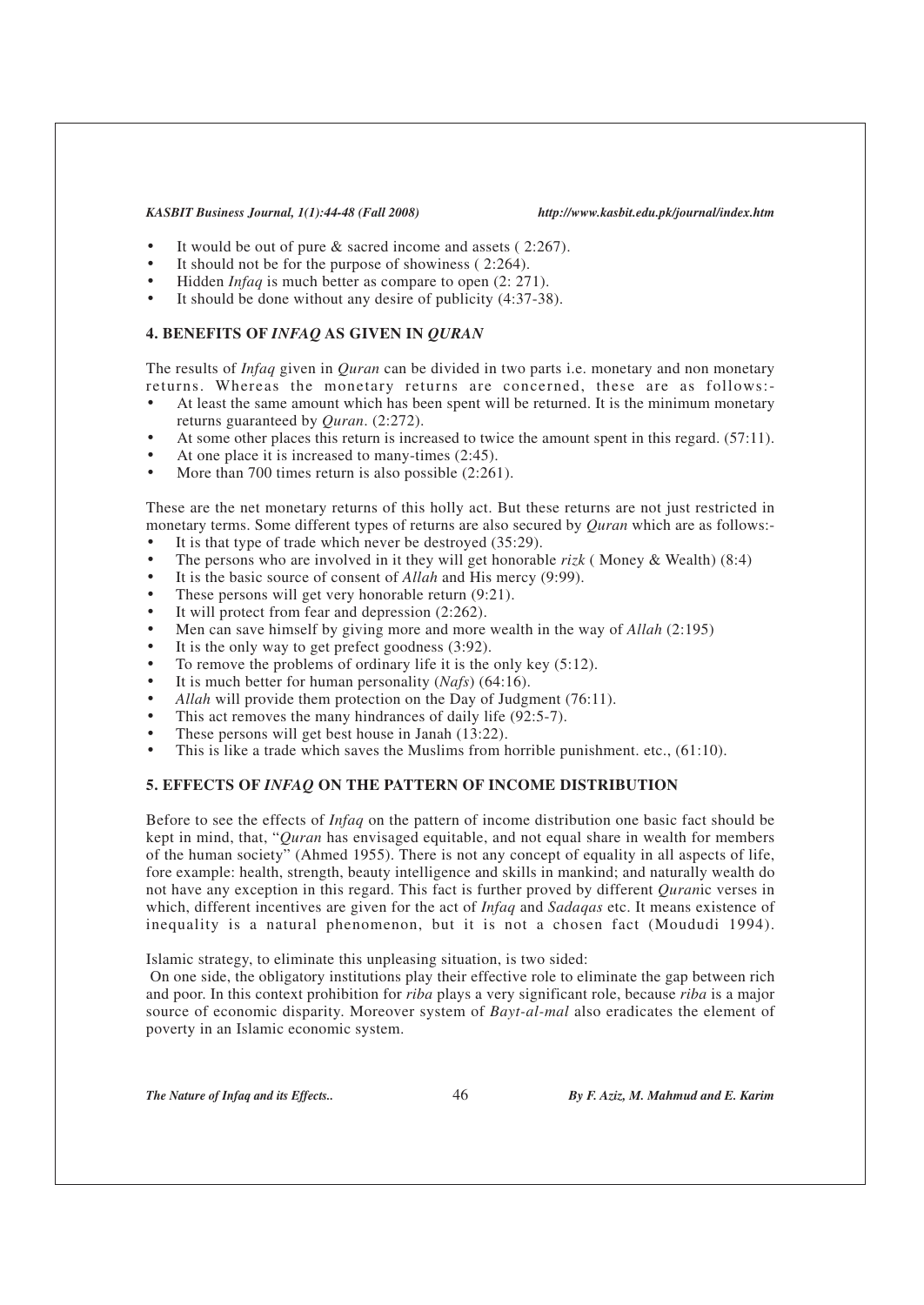On the other side, this fact must be kept in mind that, above mentioned all obligatory measures are collective in their nature. It means that state as a whole try's to equalize the distribution of wealth. But infect with all the true and serious efforts by the government, some unsolved problems will still be there, in which role of government cannot be effective, or it may be zero. In many cases such types of problems are quite personal, for example: due to any unexpected reason business of any one can be collapsed; a person may require additional resources; due to death of head of a family heirs may face serious financial problems; widows may require financial help; a person may be seeking help for education of his children or there may be a lot of cases of same nature. Definitely in all such type of cases, government can play, only a limited role particularly, in the context of an economy like Pakistan (Aziz 1997).

Moreover, even in developed countries it is just beyond the capacity of government to provide basic facilities to all citizen particularly education and health. Role of private sector is quite significant in this regard. *Quran* provides the solution of all these problems in the form of *Infaq*. As it is said, *Infaq* is basically a spending of rich for the poor. But it should be clear that it is not a donation in ordinary sense, according to *Quran* it is the right of poor on the wealth of rich (51:19).

Moreover, this is not that type of right, which poor can snatch from the rich. If it is, such type of right, then definitely it will produce anarchy in the society. But the way of *Quran* is quite different. It emphasizes, a very strong bond of community, by declaring that all Muslims are: Brother's (49:10), as impregnable as a building with lead; and so strongly motivated by altruism, that they give preference to the needy over themselves (61:4).

In this way each Muslim feels his duty to help the other Muslim in all aspects within his reach on brotherhood basis. It should be interesting to note that all those assets, (including cash) which are in excess of the requirement of Muslims according to *Quran* they do not have the right of ownership on them. *Quran* consider them as the wealth of *Allah*, which must be spent in the way of *Allah*. It proves from the following verse of *Quran*.

And such of your slaves as seek a writing (of emancipation) write it for them if you aware of aught of good in them and bestow upon them of the wealth of *Allah* which He hah bestowed upon you (59:9).

The term *mal*, is used in *Quran* at almost 86 different place, in the meaning of cash and others assets, and at all places it's attribute is with man; except at this place, where its affiliation is with *Allah,* and the important point is that, *mal* which is for the purpose of financial emancipation, *Quran* recognize it as a wealth of all needy persons. It means that cash and every *mal,* which is in excess of man's requirement, man cannot be its owner; it is mal of *Allah,* which should be spent in His way.

In this way each and every Muslim becomes the supporter of the other on the basis of *ehsan*. In this way a society came into being as in the regime of *Caliph* Umar- bin Abdul Aziz, in which, not a single soul could be found, to whom the *zakat* money could be delivered.

History can repeat itself only with the condition that, institution of *Infaq*, should be developed with its original spirit.

# **6. CONCLUSION**

*Infaq* is an important *Quran*ic order, which is given to all mankind, and particularly to Muslims. This order means that you have to spend all your income and wealth, beyond the requirements.

*The Nature of Infaq and its Effects..* 47 *By F. Aziz, M. Mahmud and E. Karim*